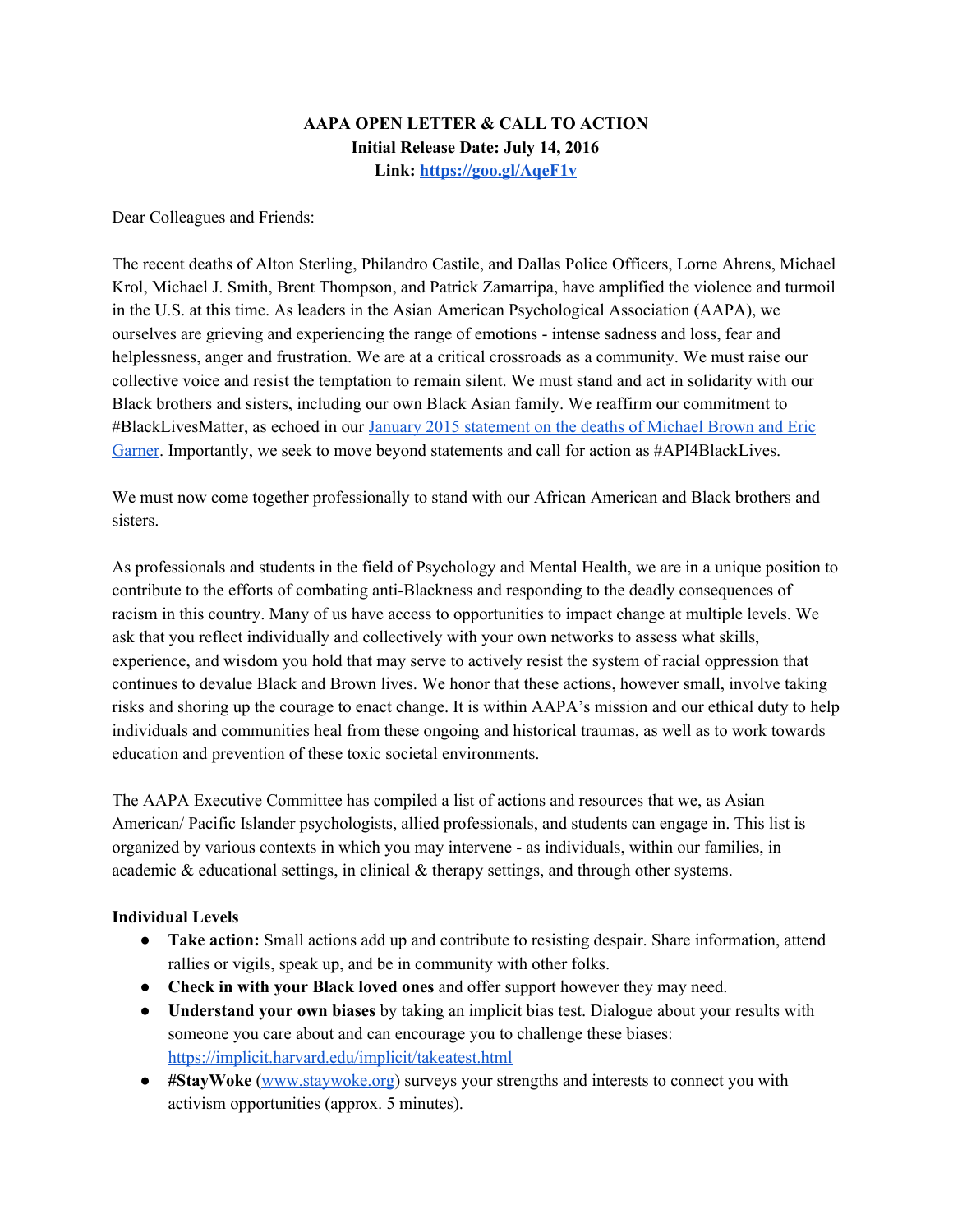- **Continue educating yourself on the issues.**Some resources include:
	- Campaign Zero [\(http://www.joincampaignzero.org/#vision\)](https://urldefense.proofpoint.com/v2/url?u=http-3A__www.joincampaignzero.org_-23vision&d=CwMFaQ&c=lqHimbpwJeF7VTDNof4ddl8H-RbXeAdbMI2MFE1TXqA&r=C2su9NsT12xykH4-PzsaTat5Q166LxgIi8qF9XzktGk&m=iZRxqdGx6iyJO6euT8CAyWqXwxmqB2lXsx5NyjudGGE&s=jA3Nn8oXrykZZXZINfvBVsDuvnxEZymuVJUvE1zp2s0&e=) collects data to recommend policy solutions regarding issues affecting violence by police directed toward Black and Brown people.
	- <sup>o</sup> An open-source, working document, "Resources for non-Black Asians on Anti-Blackness": [https://docs.google.com/document/d/1I1BUMrKPUaERiph\\_3Arq8\\_MqQ2SDqdpF7mxQ](https://docs.google.com/document/d/1I1BUMrKPUaERiph_3Arq8_MqQ2SDqdpF7mxQXt3_DTs/mobilebasic?pli=1) [Xt3\\_DTs/mobilebasic?pli=1](https://docs.google.com/document/d/1I1BUMrKPUaERiph_3Arq8_MqQ2SDqdpF7mxQXt3_DTs/mobilebasic?pli=1)
- **Own your privilege**by participating in the #IOwnMyPrivilege social media campaign
- Practice self-care! As we take care of our community, it is essential to take care of ourselves and acknowledge the physical, emotional, and spiritual toll antiracism work takes. Suggestions include taking time away from social media, exercising, seeking personal therapy or support circles, meditation, and other religious and spiritual practices. Here is a guide for creating a self-care plan in the aftermath of racial trauma, noting that #racialtraumaisreal: [http://www.bc.edu/content/dam/files/schools/lsoe\\_sites/isprc/pdf/racialtraumaisreal.pdf](http://www.bc.edu/content/dam/files/schools/lsoe_sites/isprc/pdf/racialtraumaisreal.pdf)
- Additional action ideas: https://issuu.com/nlc.sf.2014/docs/beyondthestreets final/1

# **Family**

● **Talk to your family members** of all generations about why #BlackLivesMatter. This is one opensource example created by several AAPI leaders (other languages also available) to help start this conversation with family: [https://docs.google.com/document/d/1jJwrgAk923hTSHVNkqPo610FMBNrecWz04NCK55VMJ](https://docs.google.com/document/d/1jJwrgAk923hTSHVNkqPo610FMBNrecWz04NCK55VMJ4/preview)

[4/preview](https://docs.google.com/document/d/1jJwrgAk923hTSHVNkqPo610FMBNrecWz04NCK55VMJ4/preview)

- **Translate information.** Be reminded that much of our AAPI community would benefit from discussions and information communicated in their respective ethnic language. Consider the use of language, metaphors, and personal experience to share a challenging perspective.
- **Consider historical racebased trauma within your family.**Be mindful that our immigrant and refugee community may be triggered by the constant violence and brutality in the media.
- **Stress the interconnectedness of AAPI and Black experiences with racism.** Check in with folks and help them to understand that a system that does not respect Black lives will not respect Asian and Pacific Islander lives.
- **Engage in a conversation with children about racial injustice**, and provide a safe space for them to ask questions and talk about their feelings. One helpful website is called Raising Race-Conscious Children [\(http://www.raceconscious.org/\)](http://www.raceconscious.org/). You can also find other articles here: [https://docs.google.com/document/d/1I1BUMrKPUaERiph\\_3Arq8\\_MqQ2SDqdpF7mxQXt3\\_DT](https://docs.google.com/document/d/1I1BUMrKPUaERiph_3Arq8_MqQ2SDqdpF7mxQXt3_DTs/mobilebasic?pli=1#h.2m3b6zf7wxph) [s/mobilebasic?pli=1#h.2m3b6zf7wxph](https://docs.google.com/document/d/1I1BUMrKPUaERiph_3Arq8_MqQ2SDqdpF7mxQXt3_DTs/mobilebasic?pli=1#h.2m3b6zf7wxph)

### **Academic & Educational Settings**

- **How to Discuss Blackness and racism in academia:** (https://www.facebook.com/notes/ellie-ade-kur/how-to-support-blacademics-for-non-black-facult  $y$ -and-grad-students-teaching-blac/10154178914344471)
- **How to Discuss Blackness and racism in K12 settings:**  $(\text{https://www.washingtonpost.com/news/answer-sheet/wp/2016/07/11/teaching-about-race-racing})$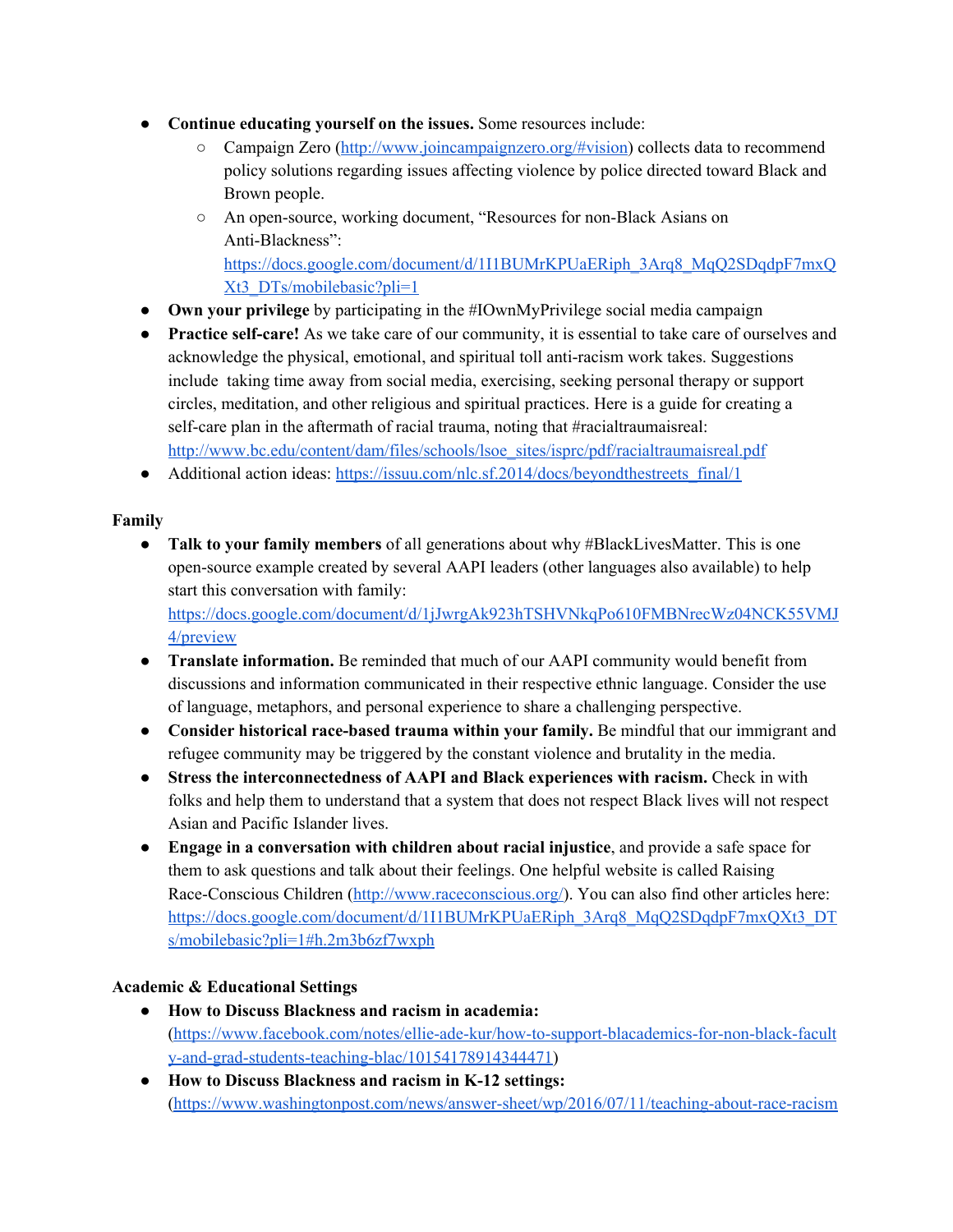-and-police-violence-resources-for-educators-and-parents/?postshare=9881468327255810&tid=ss  $fb)$ 

- **Address antiBlackness and its relationship to AAPI history and mental health experiences.** Particularly if you're teaching a course in AAPI Psychology/Mental Health, assess how you are teaching about AAPI race-related stress and acculturative stress. Are there ways you can better introduce these topics as being inherently connected to the racism that other communities experience, and specifically Black communities in the US?
- **Address antiBlackness and its relationship in particular to the Model Minority Myth.** Particularly, if you're teaching a course in AAPI Psychology/Mental Health, assess how you are discussing the Model Minority Myth in particular. Discuss with your students how the Model Minority Myth has been used to separate Black and AAPI communities. Claire Jean Kim's (1999) Racial Triangulation Theory is one work that articulates this phenomenon: https://www.scribd.com/doc/217604787/KIM-CLaire-Jean-Racial-Triangulation-of-Asian-Ameri [cans](https://www.scribd.com/doc/217604787/KIM-CLaire-Jean-Racial-Triangulation-of-Asian-Americans)
- **Use your training as consumer and/or producer of research** to highlight critical research studies and also offer clarification when you come across inappropriate or faulty interpretation of research findings/statistics.
- **Fuel your passion and find opportunities.**As an educator or academic, find ways to allow these challenging emotions to fuel your work.

# **Clinical & Therapy Settings**

- **Invite your clients to discuss recent issues.** If you are feeling fearful or uncertain, seek consultation or supervision. Here are two articles to consider
	- Talking about race in trauma psycotherapy: http://societyforpsychotherapy.org/talking-about-race-in-trauma-psychotherapy/
	- Addressing clients' prejudices in counseling: http://ct.counseling.org/2014/01/addressing-clients-prejudices-in-counseling
- **Be mindful of ways that you may commit racial microaggressions in therapy settings:** https://www.psychologytoday.com/blog/culturally-speaking/201308/how-well-meaning-therapist s-commit-racism
- **Foster dialogue with other clinical staff.** If you work in a clinical setting with other clinicians (e.g., hospitals, university counseling centers, community mental health clinics), assess how well you are providing support for Black/African American communities as an institution, especially with regard to ongoing police brutality trauma.
- **• Broach** subjects of police brutality and related anti-Blackness in supervision. If you provide clinical supervision for other clinicians/trainees, clarify that these topics are relevant and appropriate topics for the therapy space and for supervision. Model and engage in active dialogue with your supervisees, showing how to broach and explore their own affective experiences while discussing race, White supremacy, and anti-Blackness. Support them in being able to foster these conversations with their clients.

### **Psychology/Mental Health Partnerships with other Systems**

**● Work with police departments as psychology experts:**